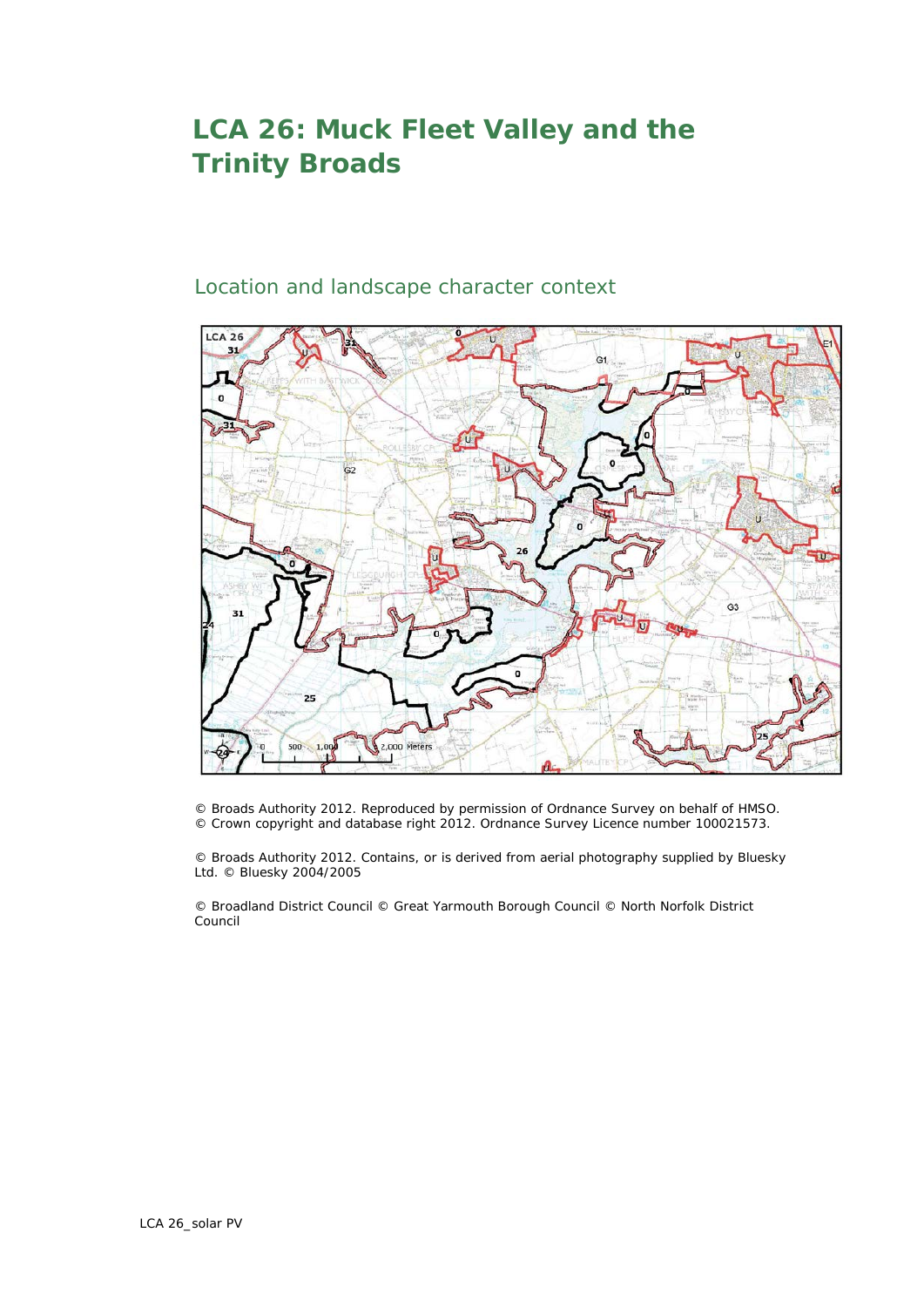## *Landscape Sensitivity Assessment for Solar PV Development*

| Criteria                                                        | Lower sensitivity                                                                                                                                                                                                                                                                                                                                                                                                                                                                      |  |  |   |               | <b>Higher sensitivity</b>                     |  |       |
|-----------------------------------------------------------------|----------------------------------------------------------------------------------------------------------------------------------------------------------------------------------------------------------------------------------------------------------------------------------------------------------------------------------------------------------------------------------------------------------------------------------------------------------------------------------------|--|--|---|---------------|-----------------------------------------------|--|-------|
|                                                                 |                                                                                                                                                                                                                                                                                                                                                                                                                                                                                        |  |  |   |               |                                               |  |       |
| 1.Scenic and<br>special qualities                               | The sense of tranquillity and wildness is reflected in the quiet, rural and<br>largely undeveloped character of this area. This sense of tranquillity would<br>be highly sensitive to the introduction of structures such as solar PV. This<br>because of the effect that such elements could have upon the perception of<br>these special qualities.                                                                                                                                  |  |  |   |               |                                               |  |       |
| 2. Sense of                                                     |                                                                                                                                                                                                                                                                                                                                                                                                                                                                                        |  |  |   |               |                                               |  |       |
| openness /<br>enclosure                                         | This landscape has a strong sense of enclosure due to the almost<br>continuous presence of carr woodlands which would mean that solar PV<br>development would not be readily perceived.                                                                                                                                                                                                                                                                                                |  |  |   |               |                                               |  |       |
|                                                                 |                                                                                                                                                                                                                                                                                                                                                                                                                                                                                        |  |  |   |               |                                               |  |       |
| 3.Landscape and<br>land cover<br>pattern and scale              | The richly varied small scale landscape pattern created by waterways,<br>sinuous broads, reed ronds and carr woodland, together with associated<br>fine grain appearance, would be highly sensitive to solar PV, due to the<br>difference in scale and the effect they would have on perception/coherence<br>of this landscape pattern.                                                                                                                                                |  |  |   |               |                                               |  |       |
|                                                                 |                                                                                                                                                                                                                                                                                                                                                                                                                                                                                        |  |  |   |               |                                               |  |       |
| 4. Perception and<br>experience of the<br>landscape             | The relative absence of human influence and the associated tranquil, rural<br>character associated with the experience of this area would be sensitive to<br>the introduction of structures such as solar PV, due to the effect they could<br>have on this perception.                                                                                                                                                                                                                 |  |  |   |               |                                               |  |       |
|                                                                 |                                                                                                                                                                                                                                                                                                                                                                                                                                                                                        |  |  |   |               |                                               |  |       |
| 5.Historic<br>landscape<br>character                            | This area exhibits a number of historic landscape types whose coherence<br>would potentially be affected by solar PV development, and which would<br>therefore be sensitive, such as broads/reservoirs fringed by carr woodland<br>and regenerated carr, and small scattered areas of 17 <sup>th</sup> -20 <sup>th</sup> century<br>rectilinear grazing marsh.                                                                                                                         |  |  |   |               |                                               |  |       |
|                                                                 |                                                                                                                                                                                                                                                                                                                                                                                                                                                                                        |  |  |   |               |                                               |  |       |
| 6.Visual<br>sensitivities and<br>intervisibility                | A high degree of visual filtering is created by the valley sides and the<br>presence of carr woodlands, which create almost continuous visual foiling<br>and results in very little intervisibility with landscapes beyond the area.<br>This level of visual containment reduces sensitivity to relatively low level<br>structures such as solar PV. Considering the above, this landscape has a<br>moderate-low sensitivity to solar PV in visual terms.                              |  |  |   |               |                                               |  |       |
|                                                                 |                                                                                                                                                                                                                                                                                                                                                                                                                                                                                        |  |  |   |               |                                               |  |       |
| <b>Discussion on</b><br>landscape<br>sensitivity                | Overall landscape sensitivity of this area to solar PV is high. This is in view<br>of the sense of tranquillity and wildness (one of the special qualities of the<br>Broads) of the area which would be sensitive to the introduction of such<br>development. Other aspects important to this sensitivity judgement are the<br>fine grain historic pattern and intricate landscape mosaic, as the coherence<br>of both of these would potentially be affected by solar PV development. |  |  |   |               |                                               |  |       |
|                                                                 | Land within the character areas                                                                                                                                                                                                                                                                                                                                                                                                                                                        |  |  |   |               | Land outside the Executive Area               |  |       |
| Sensitivity to<br>different sizes of<br>solar PV<br>development | Roof mounted requiring<br>planning permission                                                                                                                                                                                                                                                                                                                                                                                                                                          |  |  | н |               | Roof mounted requiring<br>planning permission |  | $M-H$ |
|                                                                 | Roof mounted $-$ < 1 hectare                                                                                                                                                                                                                                                                                                                                                                                                                                                           |  |  | н |               | Roof mounted $-$ < 1 hectare                  |  | $M-H$ |
|                                                                 | Field mounted: Small $-$ < 1<br>hectare                                                                                                                                                                                                                                                                                                                                                                                                                                                |  |  | н | hectare       | Field mounted: Small - $<$ 1                  |  | $M-H$ |
|                                                                 | Field mounted: Medium - 1<br>to 5 hectares                                                                                                                                                                                                                                                                                                                                                                                                                                             |  |  | н | to 5 hectares | Field mounted: Medium - 1                     |  | $M-H$ |